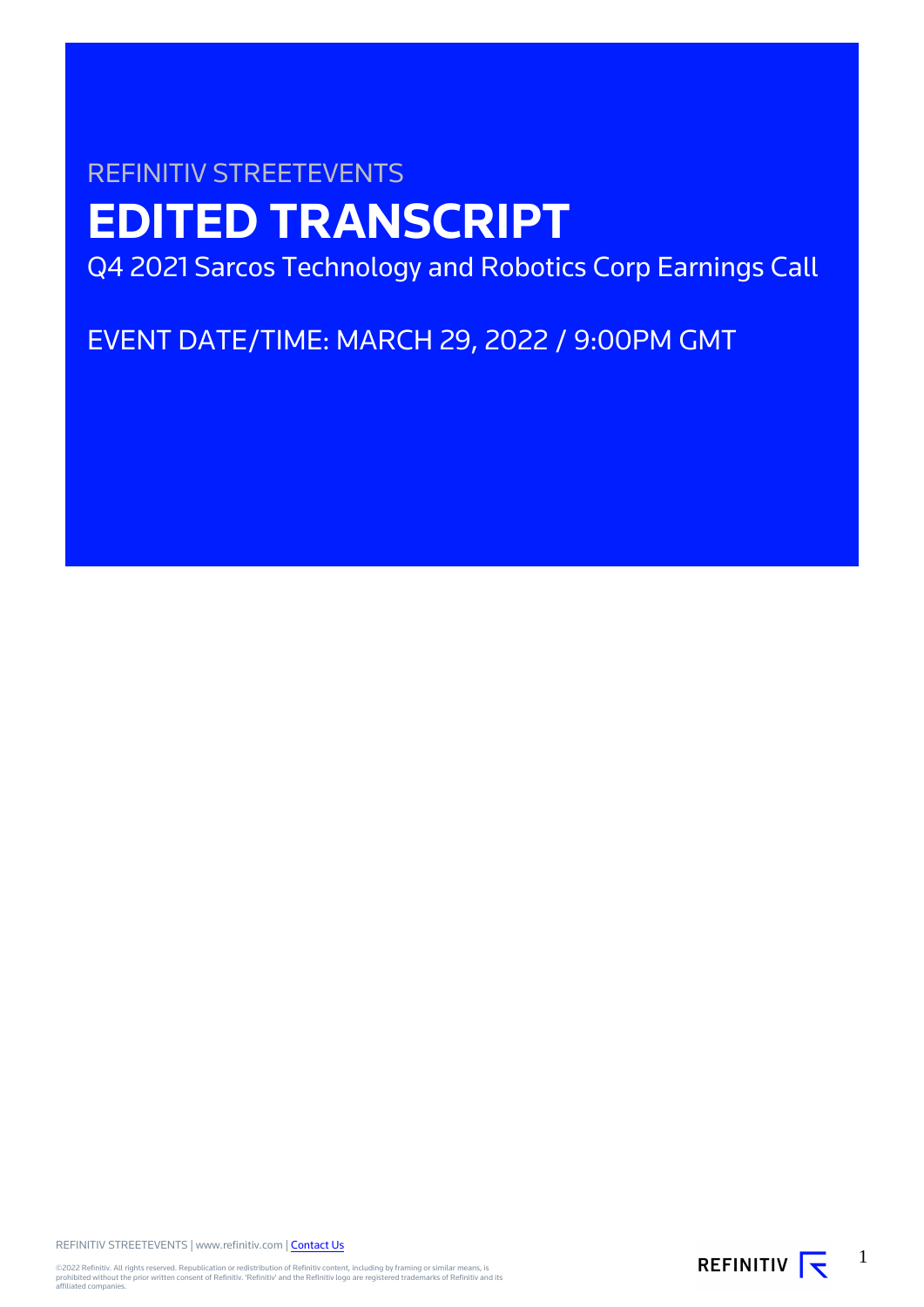#### **CORPORATE PARTICIPANTS**

**Ben Mimmack** Sarcos Technology and Robotics Corporation - Head, IR **Kiva Allgood** Sarcos Technology and Robotics Corporation - President, CEO **Steve Hansen** Sarcos Technology and Robotics Corporation - CFO

#### **CONFERENCE CALL PARTICIPANTS**

**John Walsh** Credit Suisse - Analyst **Joseph Donohue** Robert W. Baird & Co., Inc. - Analyst

#### **PRESENTATION**

#### **Operator**

Good day and thank you for standing by. Welcome to Q4 2021 Sarcos Technology and Robotics Corporation Earnings Conference Call. At this time, all participants are in a listen-only mode. After the speakers' presentation, there will be a question-and-answer session. Please be advised that today's conference is being recorded.

#### (Operator Instructions)

I would now like to hand the conference over to your speaker today, Ben Mimmack, Head of Investor Relations. Please go ahead.

#### **Ben Mimmack Sarcos Technology and Robotics Corporation - Head, IR**

Thanks, Dede. Good morning, everyone, and welcome to the Sarcos fourth quarter and full year earnings call.

Joining us on the call today are Sarcos' President and Chief Executive Officer, Kiva Allgood; and Chief Financial Officer, Steve Hansen. Kiva will start the call with an overview of the fourth quarter and recent events, and Steve will then talk in more detail about our financial results before we take questions from analysts.

Before we begin, we must state that today's call will contain forward-looking statements, including statements concerning future commercial availability of our products, market trends, revenues, costs and liquidity. In addition, statements about our planned acquisition of RE2 including our expectations regarding the benefits we achieve, the financial performance of the combined company, the timing of the closing of the transaction, future market or revenue opportunities, integration plans and other statements regarding the combination of the two companies are forward-looking statements.

These statements represent management's beliefs and expectations of the future events as of today, but there are many risks and uncertainties that could cause the actual results to differ from what we have projected. Among those risks and uncertainties are those described in our annual report on Form 10-K filed today with the SEC and those mentioned in our earnings press release and our press release announcing our planned acquisition of RE2.

We encourage you to review the risks and uncertainties described in these press releases and in our filings with the SEC for further information regarding these actual and potential risks and uncertainties.

We also encourage you to review the special note regarding forward-looking statements included in our earning release filed with the SEC this afternoon and then our 10-K, both of which will be posted in the Investors section of our website at sarcos.com and on the SEC's website.

In addition, we will be discussing certain non-GAAP financial measures on our call today. Throughout this call all financial measures will be GAAP unless otherwise noted. A reconciliation of any non-GAAP measures to the most directly comparable GAAP measures, as well as the description, limitations and rational to such measures are included in the earnings release filed with the SEC this morning, and which is available on our website and on the SEC's website.

A recording of this call will also be archived on our website. The information that we're giving you on the call is as of today's date and we

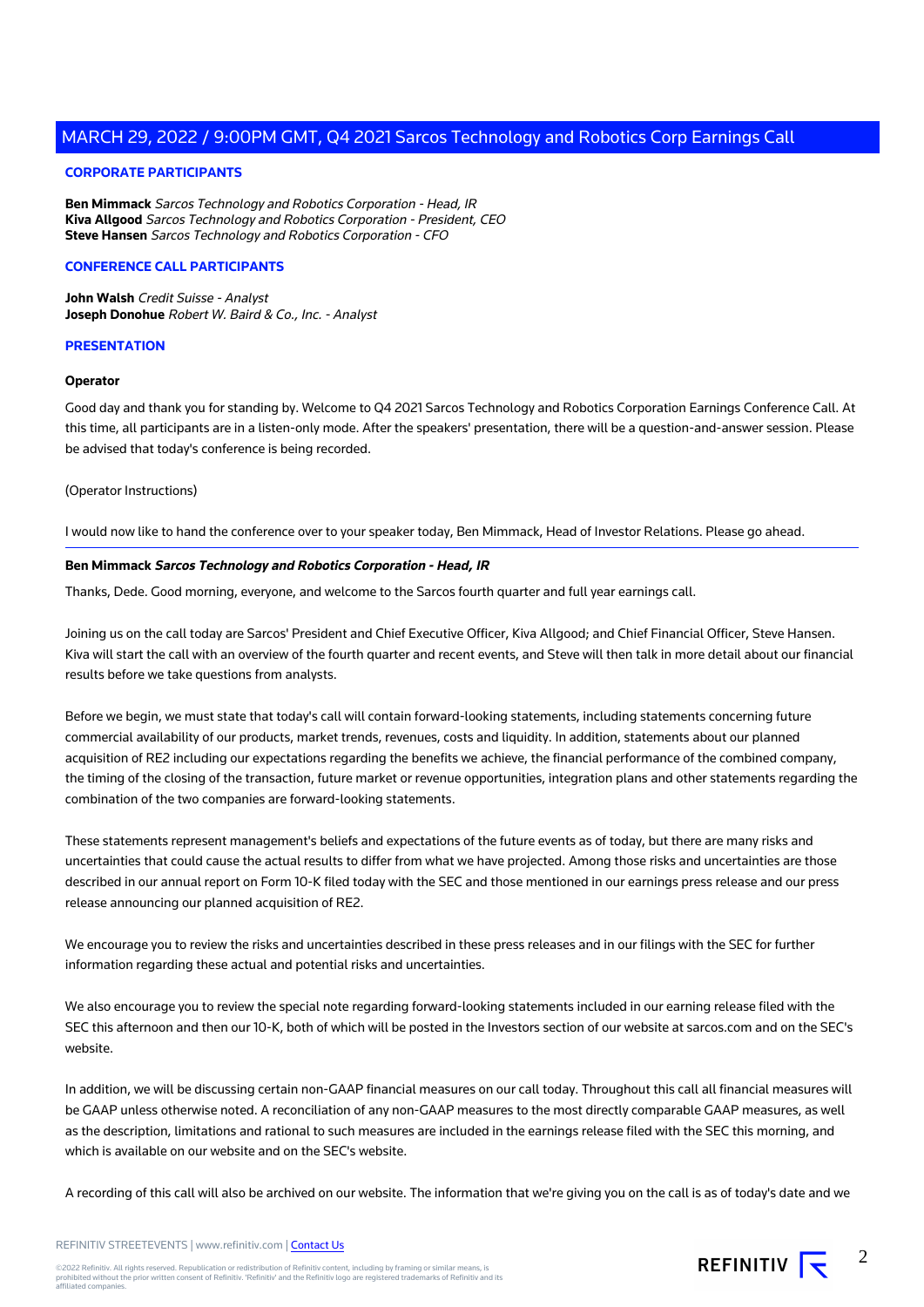undertake no obligation to update the information subsequently. So, thanks again for joining us.

At this point, I'd like to turn the call over to our President and CEO, Kiva Allgood.

#### **Kiva Allgood Sarcos Technology and Robotics Corporation - President, CEO**

Thanks, Ben, and thank all of you for joining us today. It's a very exciting time for Sarcos. On a personal note, this earnings call is my first as President and CEO of Sarcos, having succeeded Ben Wolff in December of last year, when he stepped into a new role as Executive Chairman. Although I've only been CEO for a few months, my involvement with Sarcos goes back much further, to my time at GE, when GE invested in Sarcos. I am impressed with the Sarcos revolutionary technology, and my enthusiasm has only grown since then.

I'm delighted to be continuing my journey with Sarcos as President and CEO and leading our company on the path to the commercial release of our flagship robotic systems, with the first products ready for commercial production late this year.

This afternoon, I'll update you on the current state of the business. After that, I'll hand the call over to our CFO, Steve Hansen, who will provide a financial update on the Company before we end with taking questions from all of you.

Before I turn to the fourth quarter, I first want to say how much -- how excited we are about welcoming RE2 to the Sarcos family, once the transaction closes. Many of you may be aware that yesterday we announced that we have reached an agreement to acquire RE2. Like Sarcos, RE2 is a leader in the development of teleoperated robotic systems with a primary focus on use cases and markets that Sarcos does not currently has got. For example, RE2's Sapien range of robotic arms are designed for use in subsea and medical applications, two markets that Sarcos does not currently address today.

In addition to expanding Sarcos' addressable market, RE2's products will also allow us to offer our industrial and military customers a wider range of potential solutions. Because RE2 products offer different lifting capabilities, dexterity, manipulation, price points, which we believe will create even better opportunities and use cases to augment human workers in ways that increase productivity and enhance safety. Following the combination, Sarcos product lines will consist of the following flagship products.

The Guardian XO industrial exoskeleton, which is capable of lifting up to 200 pounds with little to no effort, and makes it possible to improve worker efficiency by a multiple of two, three or even more, while making workers safer at the same time.

The teleoperated Guardian XT avatar robot, a one or two-arm upper body robot which mounts on various mobile and lift platforms, making it ideal for a wide variety of industrial applications, including at-height, overhead and ground level configuration. It allows operators to carry out work in dangerous environments, or at height while remaining on the ground and out of harm's way.

The Sapien range of robotic arms which features several different models with capabilities ranging from precision arms for surgical applications, rugged outdoor arms for construction tasks, and the Sapien Sea Class system that can operate in shallow and deep water to perform inspection and maintenance tasks across multiple industries.

In addition to increasing the breadth of our product line, we believe this combination will strengthen us in a number of other ways.

Sarcos expects to benefit from revenue associated with RE2's partnerships with the government and commercial customers who are funding the development of a number of RE2's advanced robotic systems. At a time when the competition for talented individuals continues to be high, the combination will also be an additional development location in Pittsburgh's Robotics Row, a key robotics development in the country.

Signing the transaction will enable us to combine the potential Sarcos CYTAR machine learning program with RE2's Detect computer vision and RE2 Intellect AI software solutions that enable autonomy on their system. We believe that this works to bring autonomy in unstructured environment has huge potential, and that combining our two programs offer a compelling opportunity to lead the industry in this effort.

REFINITIV STREETEVENTS | www.refinitiv.com | [Contact Us](https://www.refinitiv.com/en/contact-us)

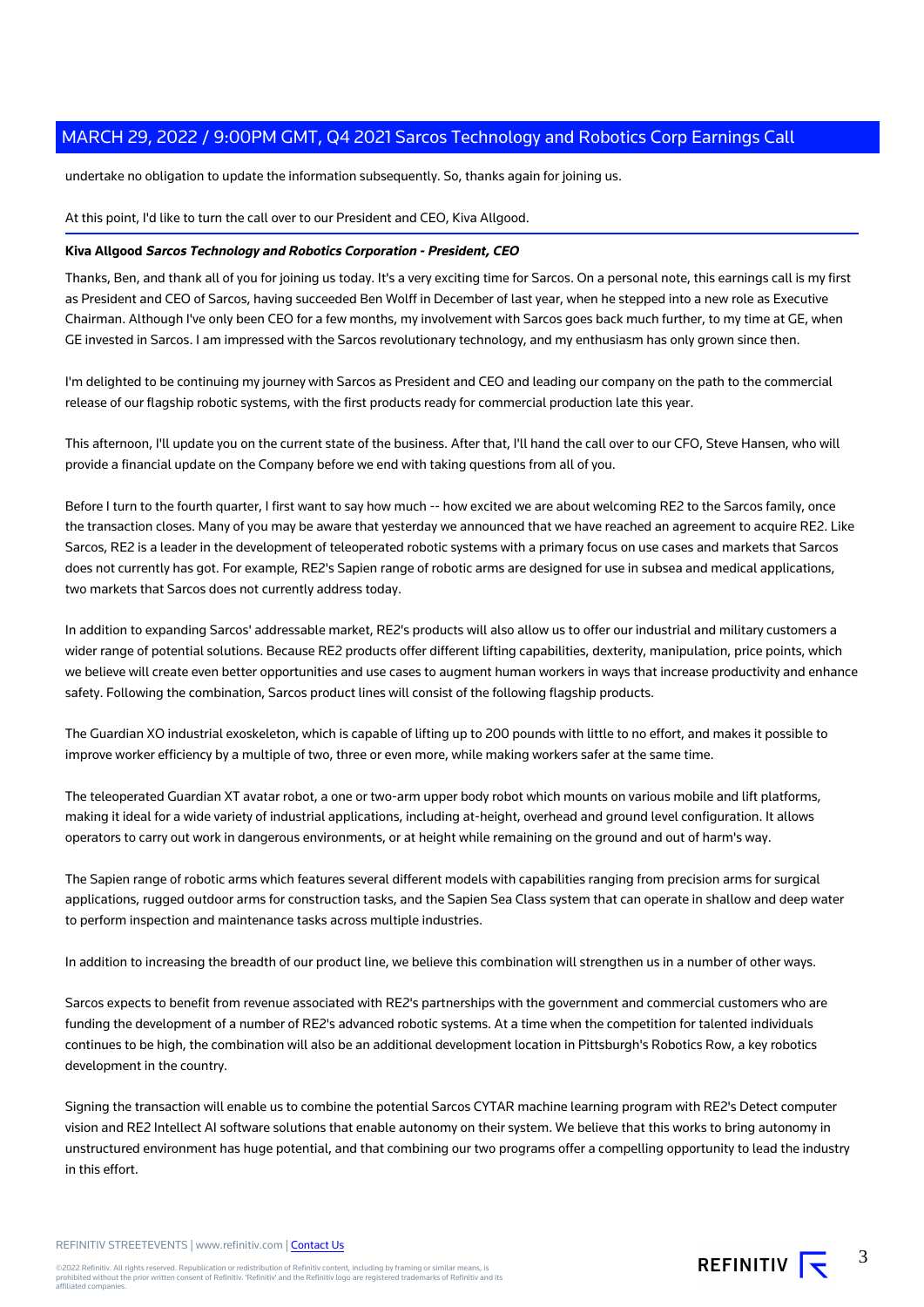Above all, we believe the combination of Sarcos and RE2 will be a good cultural and commercial fit for both parties. In purely financial and stock terms, this may seem like a relatively small transaction based on the modest stock dilution but it's a big deal for us. In the terms of technology, team and market presence, we believe the planned combination with RE2 has the potential to significantly increase our future revenues and profitability.

According to industry studies, both the subsea and medical markets alone are projected to grow at double-digit CAGR in coming years and RE2 has a presence in both those markets. We're delighted they agreed to join us.

Turning to our commercialization efforts. A shortage of workers to perform physical tasks is a challenge we often hear about from our partners and potential customers. And the challenge in addition to expanding Sarcos -- I'm sorry. And the challenge is predicted to continue to grow for decades. Demographic changes are likely to continue to lower population rates, with recent research suggesting almost 55 million job openings are expected this decade in the U.S. alone, most of them related to older workers in the workforce.

As a result, there is an increasing focus on ways that technology can solve a labor shortage challenge. A number of industries have seen significant utilization of robotic solutions to resolve these issues. But there are tens of thousands of jobs, particularly in unstructured environments, where automation is impossible or impractical today, and likely to be so far -- and likely to be for the foreseeable future. This is where Sarcos comes in.

Our range of robots that augment humans by combining the intelligence and skill of human workers with the strength and endurance of machines improving efficiency and keeping workers safe is, we believe, the future of skilled labor in the U.S. and mature economies around the world.

As we have discussed over the past year, our primary focus and the key milestones which we believe investors should focus on has been on commencing initial production of commercial units by the end of 2022 and the steps necessary to accomplish that, including successful development of Beta versions of Guardian XO and the Guardian XT products.

We achieved a notable milestone at the end of the fourth quarter when we completed assembly of the first Guardian XT Beta unit. This Beta unit is substantially more capable than the Alpha version for substantially greater dexterity, range of motion, strength and the ease of use. I'm delighted to be able to tell you that earlier this month we successfully completed a demonstration of the new XT for a government customer, which was a key contractual milestone. The customer was delighted with the progress and has indicated a desire to substantially have agreement engagement with us.

We are also making solid progress on the Guardian XO. In the fourth quarter in a significant step towards autonomous operation efforts, we successfully deployed, developed and demonstrated an algorithm that enabled the XO to balance independently of a human operator. This is a key development milestone in meeting our safety protocols for the XO. And earlier this year, we began testing and updated the lower body portion of the exoskeleton, including adjustable legs, which will allow a more diverse range of users to operate the robot, which is great for me, because I am vertically challenged.

On our last call, we told you that we expected to have a fully assembled XO Beta unit ready for testing in the first quarter of this year. However, since that call, we decided to collapse our iterative development efforts in an effort to shorten the overall commercialization efforts, which means doing more work upfront as far as the XO Beta development effort rather than complete the Beta unit first and then tackle some of the other issues such as moving from the scope components to off the shelf parts or COTS later.

These decisions were made in large part due to the ongoing supply chain challenges that we and many others continue to face. As I mentioned earlier, we have assembled and are testing the key parts of the Beta XO. Final assembly of the XO Beta unit is now expected to take place later in 2022 but we remain on track to commence initial production of commercial units of both the XO and XT at the end of this year with customer testing and trials occurring prior to that.

We mentioned on our last call that the hiring of people to fill technical roles was a challenge. This is still the case. Candidates for positions on the engineering and product side are high in demand, and all tech companies are competing very hard for a scarce pool of

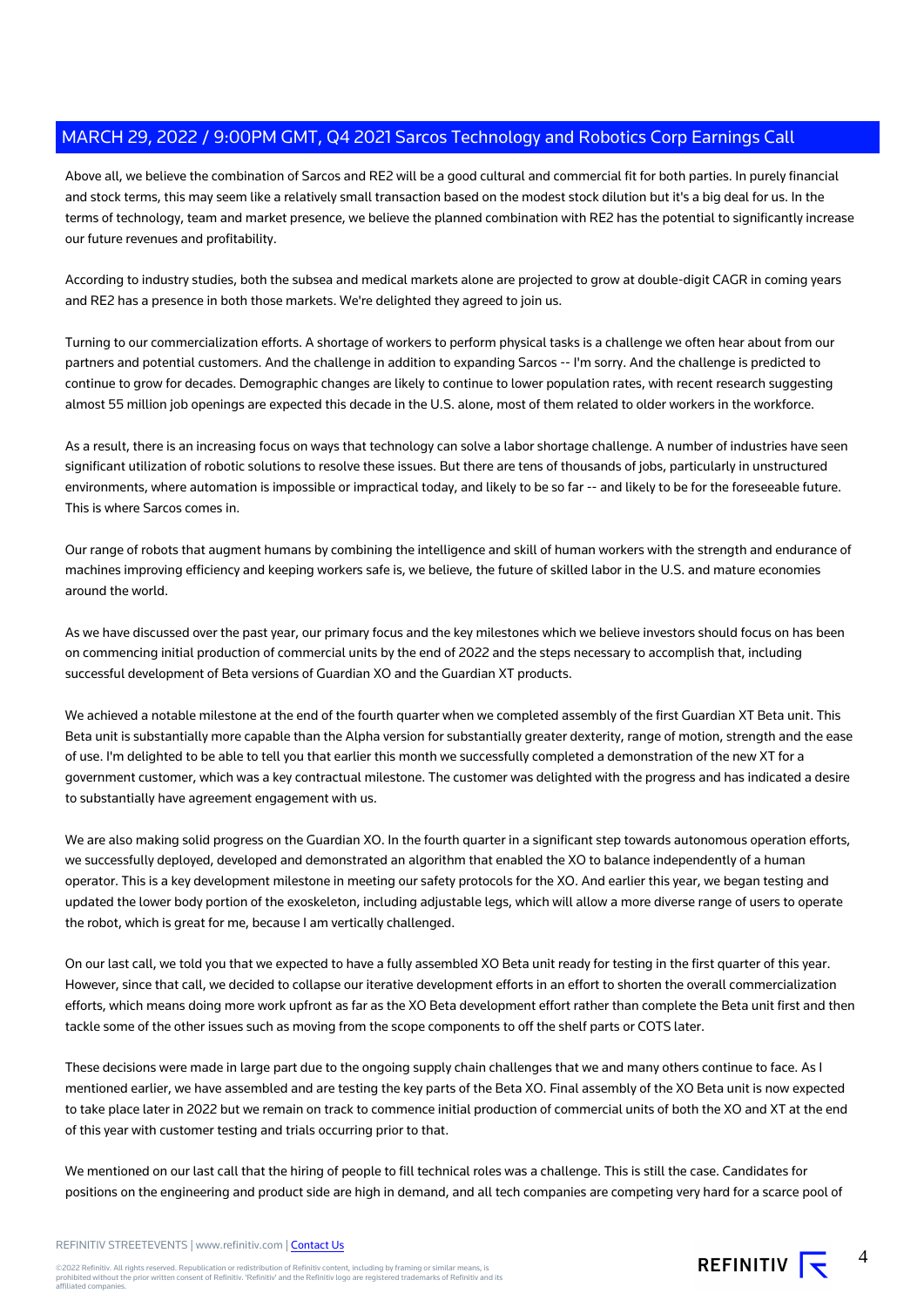talent. This is why we were excited to move into our new headquarters in the Granary District of Salt Lake City in November of last year. At more than 60,000 square feet, our new headquarters has more than twice the size that we outgrew and offered state-of-the-art facility for the Sarcos team. The new facility has a dedicated test lab, demonstration space for customer use case, validation and trials. But most importantly, it offers a collaborative work environment and a beautiful space for Sarcos employees. We are already seeing the benefits of moving into the new building and the opportunity to work in our new headquarters is a powerful recruiting tool.

Overall, we believe Sarcos' success is dependent on three factors. The first of these is having sufficient liquidity to bring our products to market. Thanks to the business combination that closed last year, Sarcos has a significant cash position, and Steve will update you later in the call on our liquidity expectations for the rest of the year.

The second factor is whether we can develop the technology to meet our customer requirements. As outlined today, we are committed to meeting our customer expectations and our key milestones on the development of both XO and XT. We continue to believe that initial production of our commercial units will commence by the end of this year.

The final factor is showing customers that our products provide the solutions that they need at the price point that provides an acceptable ROI.

As I mentioned earlier in the call, we expect to send out our XT and XO Beta units to customers for use in the operations later this year. And we're confident that they will prove their worth in the real world trials.

Overall, this is a very exciting time to be part of Sarcos, as we look forward to closing our acquisition of RE2 and continue on the path to commercialization. We believe that robotics will transform the industrial sector and that Sarcos technology will be a fundamental part of that transformation.

I would like to conclude by thanking all the members of the Sarcos team who've worked tirelessly through 2021 and into this year to continue the development of our products, complete our public listing and move us into new fantastic headquarters.

Thank you all for walking me through the stream over the past four months. You're a great group, and I'm delighted to be part of the team. With that, I'll turn it over to Steve Hansen to take you to the financials.

#### **Steve Hansen Sarcos Technology and Robotics Corporation - CFO**

Thanks, Kiva. And good afternoon to everyone listening today.

First, I'd like to take the opportunity to congratulate Kiva on her first earnings call. As she has said, this is indeed a very exciting time for Sarcos, and I'm very happy she's on board.

I'd also like to join Kiva in expressing my excitement with regard to our planned acquisition of RE2. We believe the transaction will be accretive for Sarcos, allowing us to benefit immediately from the RE2's commercial contracts and relationships. As you are aware, the transaction was only announced yesterday and is not yet closed. Therefore at this time, we are unable to make any pro forma forecasts. As a result, any guidance I give in my prepared remarks will be for Sarcos on a standalone basis and will not include any forecasts for RE2. On our next earnings call, I anticipate updating guidance on a combined company basis.

This afternoon, we released our earnings and 10-K filing in which we reported full year 2021 revenue of \$5.1 million, down from \$8.8 million in 2020. On a quarterly basis, we reported fourth quarter revenue of \$1 million, down from \$3.4 million in the last quarter of 2020. This change in revenue was primarily due to a change in our work efforts for the various projects during the comparable periods and decision to focus only on projects fully aligned with our product commercialization efforts. This change in work efforts resulted in a decline in revenue for research and development services from \$6.8 million to \$3.6 million for the year.

As I mentioned on our last call, our focus is now on meeting our commercialization timeline. As a result, we will continue to accept only those development contracts that will allow us to concentrate on our commercialization efforts and anticipate that development revenue

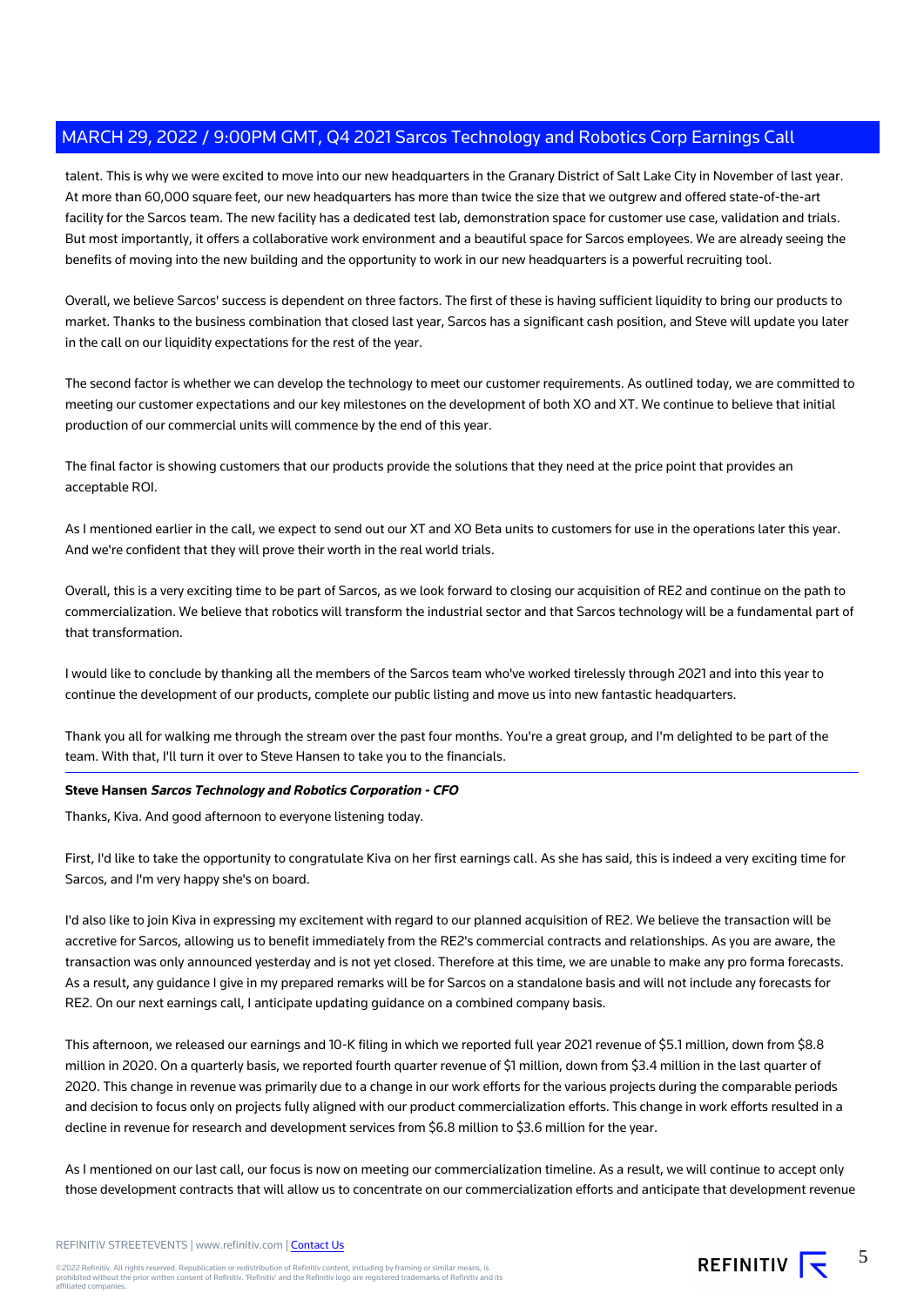may continue to be lower on a year-over-year basis during 2022.

The other revenue component, sales of our products such as the Guardian S, Guardian HLS, and parts and accessories was \$1.5 million for the full year of 2021, a decrease of \$0.5 million compared to the previous year. This decline was primarily related to lower sales of the Guardian S offset in part by higher sales of the Guardian HLS. Sales of these products are not expected to form a material part of our revenue once our flagship XO and XT products are available commercially.

Full year 2021 operating expenses were \$86.1 million, up significantly from \$29.8 million in 2020. For the fourth quarter, total operating expense was up by \$21.4 million to \$28.7 million. The majority of our operating expense increase in 2021 was due to an increase in stock-based compensation expense, primarily attributed to a one time equity award in March of 2021, which drove a significant majority of the increase in general and administrative expense from \$7.3 million in 2020 to \$58.1 million in 2021.

In addition, the public listing of our stock has driven an increase in professional fees in several areas required to ensure compliance with listing rules and securities laws, as well as other public company related expenses, such as D&O insurance premiums.

Sales and marketing expenses were also higher on a year-over-year basis, increasing from \$2.8 million in 2020 to \$6.6 million for the full year of 2021. Much of this increase was due to the engagement of professional services from a third-party vendor, stock-based compensation and increased marketing activities. The same causes also drove an increase in sales and marketing expenses for the fourth quarter of \$1.7 million.

We incurred additional expense from the increase in engineering, production and supply chain headcount to prepare for the commercial production of our products. And we expect these expenses, as well as general and administrative and sales and margin expenses to be higher year-over-year for the remainder of 2022.

These expenses drove a full year 2021 GAAP net loss of \$81.5 million, or \$0.72 per diluted share, compared to the net loss of \$20.9 million or \$0.21 per diluted share in the previous year. On a quarterly basis, fourth quarter 2021 GAAP net loss was \$34.1 million or \$0.25 per diluted share an increase of \$3.9 million or \$0.04 per diluted share in the same period of 2020.

As I mentioned on our last call, some of our warrants are accounted for as debt, and we're required to report the change in value of this warrant liability on our statement of operations and comprehensive loss. Since changes in the value of this liability are driven by changes in our stock price, it will be difficult for us to forecast the effect of warrant accounting on our statement of operations and comprehensive loss as this introduces unpredictable volatility into our earnings each quarter until the warrants are fully exercised or expire.

Excluding stock-based compensation expense, warrant liability and certain other items, our non-GAAP net loss for 2021 was \$0.31. For the fourth quarter, our non-GAAP net loss was \$0.11. As a reminder for a description of how we calculate non-GAAP net loss and reconciliation to GAAP net loss, please see our earnings release.

Capital expenditures for 2021 were \$4.7 million, incurred primarily due to construction work to prepare our new headquarters, including the purchase of fixtures and other tenant improvements. The fully diluted weighted average number of shares for the fourth quarter of 2021 was 137.7 million. Our outstanding share count currently stands at 142.8 million shares as of today, including shares issued in the business combination with Rotor and the PIPE Financing as well as certain stock option exercises and settlement of RSUs.

Based on a fully diluted share count of 231.2 million shares, which includes potential earn-out shares, dilution upon the successful closure of the acquisition of RE2 will be approximately 5.7%. Based on the lower end of the collar, which we believe represents excellent value based on the benefits that we expect to realize from the transaction.

As a result of the business combination last year, Sarcos has a healthy liquidity position. At the end of 2021, our unrestricted cash and cash equivalents stood at more than \$217 million, up from just under \$34 million at the end of 2020. We continue to believe that the cash we have on hand today will be easily sufficient to enable us to bring our Guardian XO full-body exoskeleton robot and our Guardian XT teleoperated robots to initial production for our commercial units.

REFINITIV STREETEVENTS | www.refinitiv.com | [Contact Us](https://www.refinitiv.com/en/contact-us)

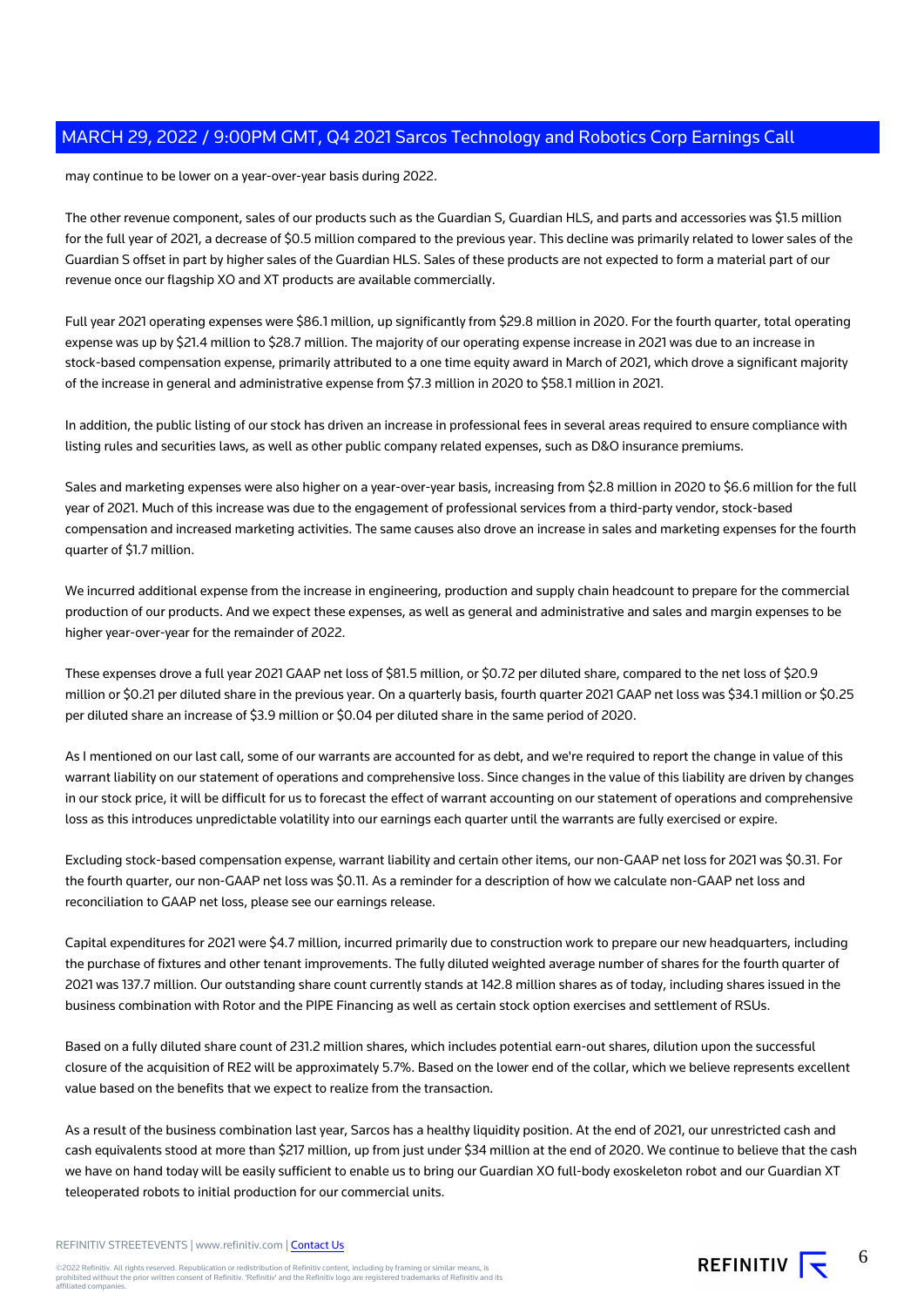As Kiva mentioned in the remarks, there's a lot of focus on the liquidity of positions -- liquidity positions of companies like Sarcos' who are developing innovative products to bring to market. Therefore, we believe it will be helpful to forecast our cash burn for the rest of the year. Our cash used in operating activity in 2021 was \$42.1 million or an average cash burn of approximately \$3.5 million a month.

Due to the increase in expenses I outlined earlier, including the additional investments we are making to develop our commercial units, I anticipate that our average monthly cash burn from operational and cash -- capital expenditures will increase to \$5.5 million for 2022. This number is likely to be more heavily weighted towards the latter months of the year as we scale up our operations towards the commercial release of our products.

In addition, we estimate a cash impact averaging approximately \$1 million a month from the purchase of stock to satisfy certain tax obligations on the vesting of employee stock awards. As a reminder, these projections do not take into account the planned acquisition of RE2, including the cash consideration in the transaction and any additional cash burn related to the RE2's operations. However, we do not expect the acquisition of RE2 will have material effect on our near-term operating cash burn. And longer term, we believe the acquisition will accelerate our path to positive free cash flow by a quarter.

With that I would like to join Kiva in thanking the Sarcos team for the hard work they've done this past year. We are making an excellent progress and we are excited to bring our technology to market.

This concludes our prepared remarks. We will now open line for questions. [Didi], will you please repeat the instructions to ask a question?

#### **QUESTIONS AND ANSWERS**

#### **Operator**

(Operator Instructions) Our first question comes from John Walsh of Credit Suisse. Please proceed.

#### **John Walsh Credit Suisse - Analyst**

Hi. Good afternoon. And a welcome to you, Kiva.

#### **Kiva Allgood Sarcos Technology and Robotics Corporation - President, CEO**

Thanks, John.

#### **John Walsh Credit Suisse - Analyst**

I guess, maybe the first question, as we think about commercialization in 2023. Can you help us understand maybe first just, do you expect to see both, the XO and the XT, kind of go out around the same time, or might one go out before the other?

And then, do you have any help on how to think about, either from a revenue or a unit perspective, your ability to ramp those programs from a capacity standpoint?

#### **Kiva Allgood Sarcos Technology and Robotics Corporation - President, CEO**

So, we're on track to deliver the commercial units by the end of the year. And what I'd say is both are on track around the same time. As far as scale and volume goes, we've invested a lot this year, both on the human capital side and then obviously, on the factory side. So, we've brought in a very, very talented new leadership team member on my team. So, the head of supply chain now reports directly to me, as the head of production. So, we've got line of sight to be able to produce up to 500 units on site here. And that's what the team is targeting towards.

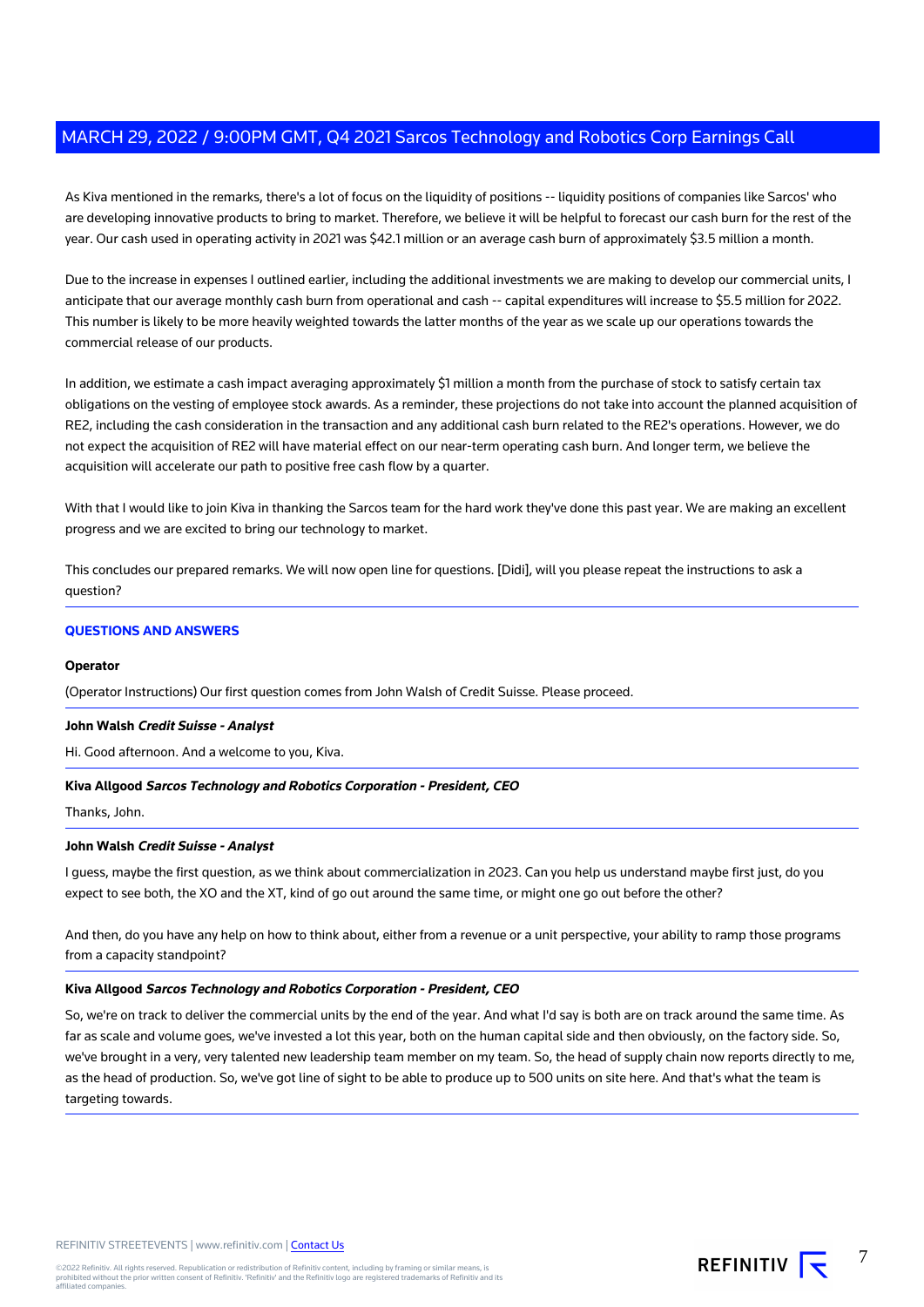#### **John Walsh Credit Suisse - Analyst**

Great. And then, maybe a question around cash burn, realize you haven't closed yet. But I guess one of the questions just thinking about the release yesterday around RE is you're obviously adding a good amount of headcount, without any associated impact to the cash burn. So, just any more color that you can provide around that, obviously, realizing the transaction hasn't closed yet?

#### **Steve Hansen Sarcos Technology and Robotics Corporation - CFO**

Yes. John, let me kind of answer that for you. First of all, we're still evaluating the full impact of transactions on our future financial performance. As we know, RE2 had revenue approximately \$15 million in 2021. But what we hope to achieve is both revenue and cost synergies as we leverage the technology and resources across the two companies. So, the exact extent of that synergy and -- it's really hard to predict at this point, but it's subject to risks and uncertainties, as you might imagine. But, we expected that to be neutral to our bottom-line at this point. We expect to just continue with our path we protected prior to the acquisition.

#### **John Walsh Credit Suisse - Analyst**

Great. And maybe if I could just sneak one more housekeeping question in. I think you said the stock dilution was 5.7%. I just want to make sure I understand the base we're taking that off of. I think your ending share count was like 142.9 million. Is that what we should do the math off just so that we're all level set on what the right share count number is you're trying to help us get to?

#### **Steve Hansen Sarcos Technology and Robotics Corporation - CFO**

That's a fair point. I think what we did is, when we took a look at the full value of all of our shares, potentially on the market, including the earn-out shares and the unrealized distribution of our shares, our options stock plans, we put that total number at 231.2 million shares approximately out there full amount of diluted shares in the market and we mapped that against the amount of shares in the deal at the low end of the collar. And that gave us the 5.7% dilution back.

#### **John Walsh Credit Suisse - Analyst**

Great. I'll pass it along. I could keep going. But I really appreciate you taking the questions, and look forward to success on the commercialization. Thank you.

#### **Steve Hansen Sarcos Technology and Robotics Corporation - CFO**

Thank you, John.

#### **Operator**

Thank you. Our next question comes from Joseph Donohue of Baird. Please proceed.

#### **Joseph Donohue Robert W. Baird & Co., Inc. - Analyst**

Hey guys, can you hear me? Hi, cool. Yes, I'm on for Rob. Thanks for taking the question. So, actually, I'll start with the customer trials. Have you opened reservations or are they filled? And beyond that, can you talk about how you're looking to help customers speed things from a sales and adoption perspective?

#### **Kiva Allgood Sarcos Technology and Robotics Corporation - President, CEO**

Yes. From a channel perspective, we had our XTAG team here last week and some of our top customers. One of the things that's super exciting about this role is every single time we cover more discovery sessions, we're out on the tarmac or on the factory floor, there's another aha moment. So, we had one this week with regard to lightning on the tarmac and can't get a human out, but she could get a teleoperated XT out there, no problem. So really good progress on the pipeline and really good progress on scheduling the trials with the different potential customers. So, pipeline is definitely going up.

#### **Joseph Donohue Robert W. Baird & Co., Inc. - Analyst**

Okay. Cool. That's great to hear. Kind of on the manufacturing, one housekeeping one further out thing. The 500 units, is that XO and XT? And then afterwards, are you still planning on using a contract manufacturer?

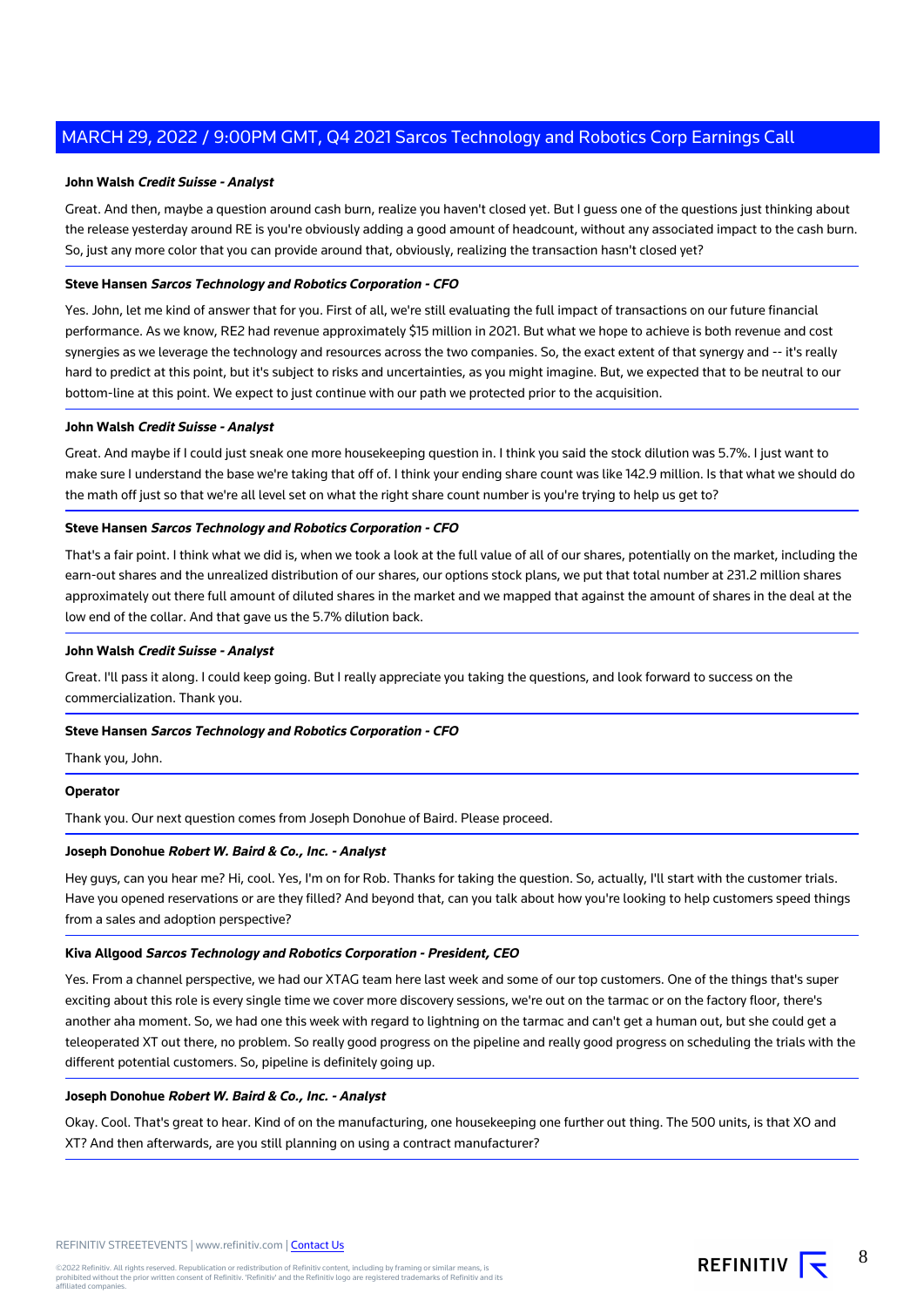#### **Kiva Allgood Sarcos Technology and Robotics Corporation - President, CEO**

Yes. So, the plan is we are currently in the process of evaluating different manufacturing options. And right now, we're looking at between 300 and 500 units out of the facility here, depending upon what the mix is. So to answer your question, it is (technical difficulty) depending upon what we see as far as orders come in. That will really shift the total number of units we can produce. That also includes our HLS and GS units. So again, I don't know what the full mix is going to look like, but it'll be a mix of all of the products.

#### **Joseph Donohue Robert W. Baird & Co., Inc. - Analyst**

And then, one last question on the RE2 acquisition. Can you talk about other different industries or applications that either the Sapiens or the XT would be better for? I mean, obviously subsea, but you know, if there's an industrial use, how are you going to decide which product is better suited to the customer, kind of look through the portfolio and decide?

#### **Kiva Allgood Sarcos Technology and Robotics Corporation - President, CEO**

Yes. I think the beautiful part with this transaction is the products are very complementary. So, we'll now have a full stack of products. So, depending upon what the task is at hand, if you need to lift a certain weight, we'll be able to look at our products at the XO and XT. If you need more agility, or you need a clean room, then you will lean into the products where RE at. So I think it's a nice complement across the board. It'll also create a lot of optionality for the customers, so that they can have a single partner that can provide them with both, heavy lift and light.

#### **Joseph Donohue Robert W. Baird & Co., Inc. - Analyst**

Got it. Wait, one more. Sorry. Could you provide any idea of the RE2 sales run rate, unit, dollar, whatever you have?

#### **Kiva Allgood Sarcos Technology and Robotics Corporation - President, CEO**

Yes. The transaction hasn't been closed. And that's still information that we -- sorry.

#### **Joseph Donohue Robert W. Baird & Co., Inc. - Analyst**

No problem. Thanks so much. I'll pass it on.

#### **Kiva Allgood Sarcos Technology and Robotics Corporation - President, CEO**

You bet.

#### **Operator**

Thank you. I would now like to turn the conference back to management for final remarks.

#### **Kiva Allgood Sarcos Technology and Robotics Corporation - President, CEO**

Thank you, Dede. We are super excited about where we find ourselves today. Sarcos is in a position to revolutionize the industrial labor force by developing robots to create the most-safe production, cost effective workforce in the world. We're proud of our mission and looking forward to keeping you up to date on our progress. So, thank you for your time and your interest. And please let Ben know if you have any additional questions.

#### **Operator**

This concludes today's conference call. Thank you for participating and you may now disconnect.

#### **DISCLAIMER**

Refinitiv reserves the right to make changes to documents, content, or other information on this web site without obligation to notify any person of such changes.

In the conference calls upon which Event Briefs are based, companies may make projections or other forward-looking statements regarding a variety of items. Such forward-looking statements are based upon current expectations and involve risks and uncertainties. Actual results may differ materially from those stated in any forward-looking statement based on a number of important factors and risks,<br>which are more specif reasonable, any of the assumptions could prove inaccurate or incorrect and, therefore, there can be no assurance that the results contemplated in the forward-looking statements will be realized.